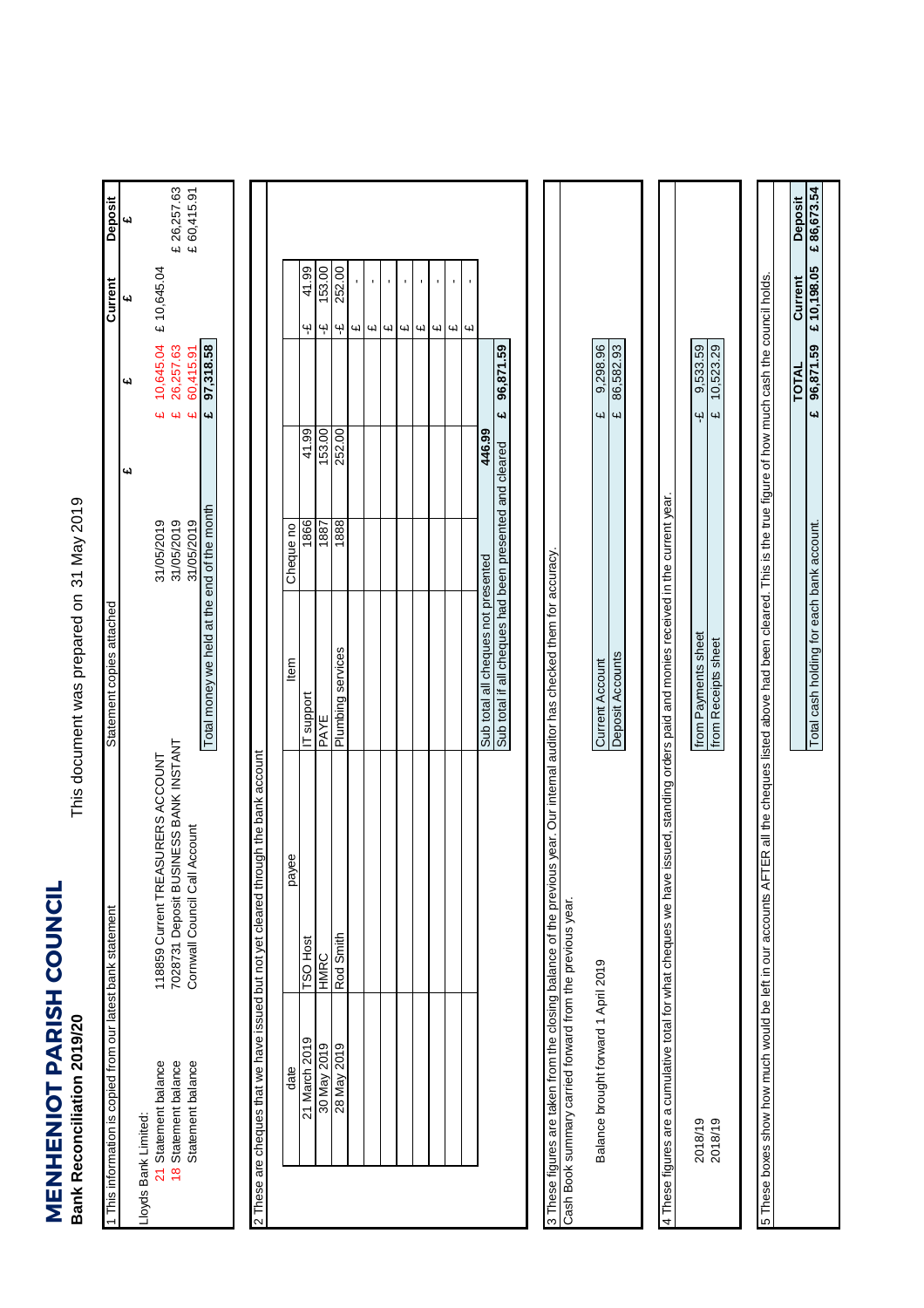

07 June 2019

Menheniot Parish Council LAMBEST COTTAGE **MENHENIOT** LISKEARD CORNWALL **PL14 3RE** 

**TREASURERS ACCOUNT** 

### **Your Account**

**Sort Code** 30-95-08 **Account Number** 00118859

01 May 2019 to 31 May 2019

| Money In  | £0.00 | Balance on 01 May 2019           | £18,607.87 |
|-----------|-------|----------------------------------|------------|
| Money Out |       | £7,978.59 Balance on 31 May 2019 | £10.645.04 |

## **Your Transactions**

| Date      | <b>Description</b>               | <b>Type</b> | Money In (£) | Money Out (£) | Balance (£) |
|-----------|----------------------------------|-------------|--------------|---------------|-------------|
| 01 May 19 | PENNON WATER SRVCS<br>2060838401 | DD          |              | 15.76         | 18,607.87   |
| 01 May 19 | PENNON WATER SRVCS<br>2100066601 | DD          |              | 181.88        | 18,425.99   |
| 01 May 19 | LISKEARD STATIONER CD<br>8010    | DEB         |              | 4.20          | 18,421.79   |
| 02 May 19 | 001875                           | CHQ         |              | 98.99         | 18,322.80   |
| 02 May 19 | LISKEARD STATIONER CD<br>8010    | DEB         |              | 16.04         | 18,306.76   |
| 03 May 19 | 001877                           | CHQ         |              | 975.72        | 17,331.04   |
| 03 May 19 | LISKEARD STATIONER CD<br>8010    | DEB         |              | 9.60          | 17,321.44   |
| 07 May 19 | 001873                           | CHQ         |              | 582.60        | 16,738.84   |
| 07 May 19 | 001879                           | CHQ         |              | 1,450.00      | 15,288.84   |
| 07 May 19 | 001881                           | <b>CHQ</b>  |              | 100.00        | 15,188.84   |
| 10 May 19 | 001880                           | CHQ         |              | 1,900.00      | 13,288.84   |
| 10 May 19 | LISKEARD STATIONER CD<br>8010    | DEB         |              | 13.05         | 13,275.79   |
| 13 May 19 | LISKEARD STATIONER CD<br>8010    | DEB         |              | 11.25         | 13,264.54   |
| 16 May 19 | LISKEARD STATIONER CD<br>8010    | DEB         |              | 18.00         | 13,246.54   |
| 17 May 19 | 001878                           | CHQ         |              | 182.00        | 13,064.54   |
| 20 May 19 | A 2 Z SIGN SHOP CD 8010          | DEB         |              | 82.50         | 12,982.04   |

(Continued on next page)

Lloyds Bank plc. Registered Office: 25 Gresham Street, London EC2V 7HN. Registered in England and Wales no. 2065. Authorised by the Prudential Regulation Authority and regulated by the Financial Conduct Authority and the Prudential Regulation Authority under Registration Number 119278.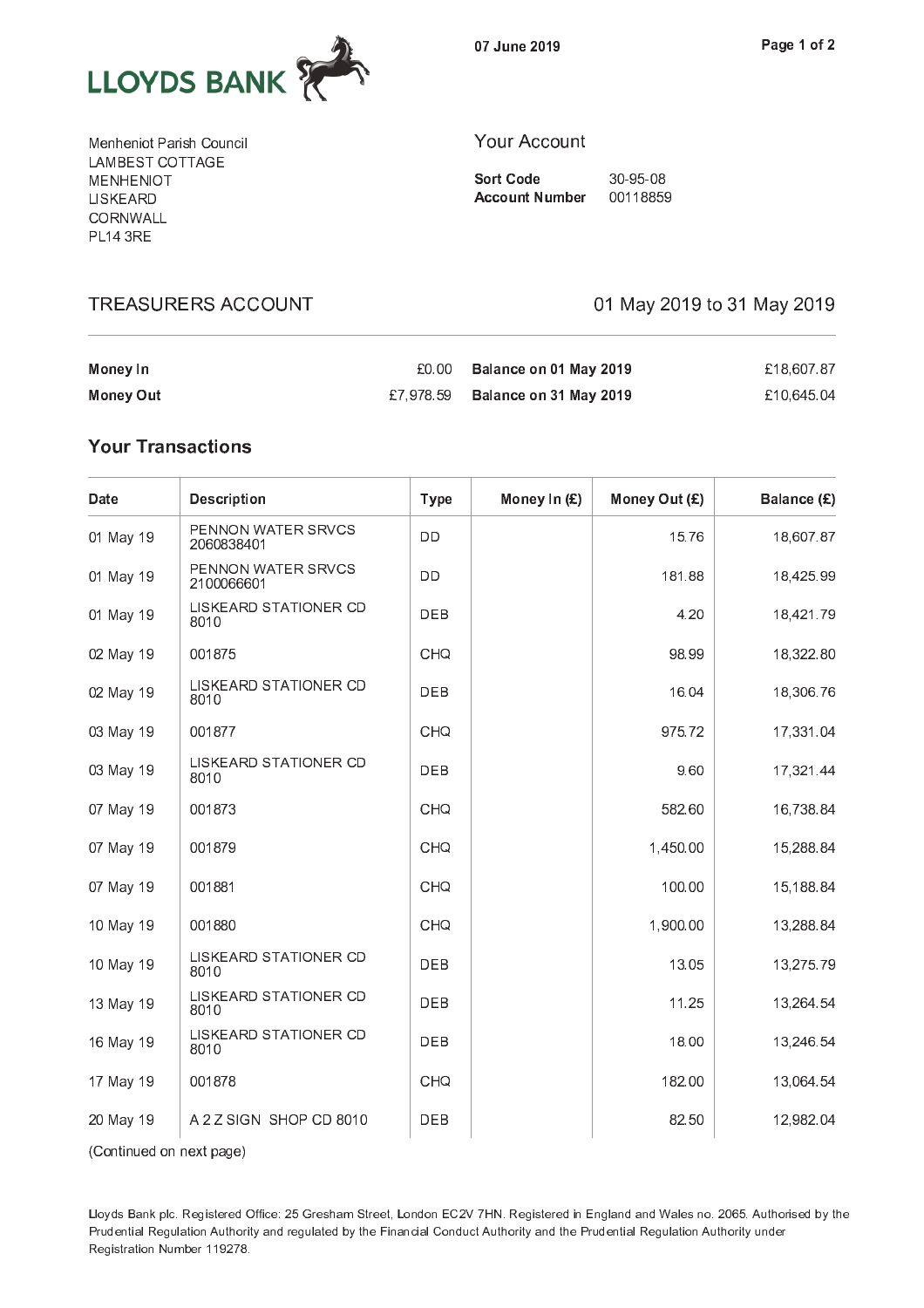

## TREASURERS ACCOUNT

**Sort Code Account Number** 

30-95-08 00118859

# **Your Transactions**

| Date      | <b>Description</b>            | <b>Type</b> | Money In $(E)$ | Money Out (£) | Balance (£) |
|-----------|-------------------------------|-------------|----------------|---------------|-------------|
| 22 May 19 | 001885                        | CHQ         |                | 585.47        | 12,396.57   |
| 22 May 19 | 001883                        | CHQ         |                | 640.00        | 11,756.57   |
| 22 May 19 | A 2 Z SIGN SHOP CD 8010       | <b>DEB</b>  |                | 82.50         | 11,674.07   |
| 23 May 19 | LISKEARD STATIONER CD<br>8010 | <b>DEB</b>  |                | 23.73         | 11,650.34   |
| 24 May 19 | 001882                        | CHQ         |                | 40.00         | 11,610.34   |
| 28 May 19 | LISKEARD STATIONER CD<br>8010 | DEB         |                | 9.00          | 11,601.34   |
| 30 May 19 | LISKEARD STATIONER CD<br>8010 | <b>DEB</b>  |                | 5.20          | 11,596.14   |
| 31 May 19 | 001884                        | CHQ         |                | 91.75         | 11,504.39   |
| 31 May 19 | 001886                        | CHQ         |                | 859.35        | 10,645.04   |

### **Transaction types**

|     | <b>BGC</b> Bank Giro Credit | BP . | Bill Payments                      |     | <b>CHG</b> Charge            |     | <b>CHQ</b> Cheque             |
|-----|-----------------------------|------|------------------------------------|-----|------------------------------|-----|-------------------------------|
|     | <b>COR</b> Correction       |      | <b>CPT</b> Cashpoint               | DD. | Direct Debit                 |     | <b>DEB</b> Debit Card         |
|     | <b>DEP</b> Deposit          |      | <b>FEE</b> Fixed Service           |     | <b>FPI</b> Faster Payment In |     | <b>FPO</b> Faster Payment Out |
| MPI | Mobile Payment In           |      | MPO Mobile Payment Out PAY Payment |     |                              | SO. | Standing Order                |
|     | <b>TFR</b> Transfer         |      |                                    |     |                              |     |                               |

Lloyds Bank plc. Registered Office: 25 Gresham Street, London EC2V 7HN. Registered in England and Wales no. 2065. Authorised by the Prudential Regulation Authority and regulated by the Financial Conduct Authority and the Prudential Regulation Authority under Registration Number 119278.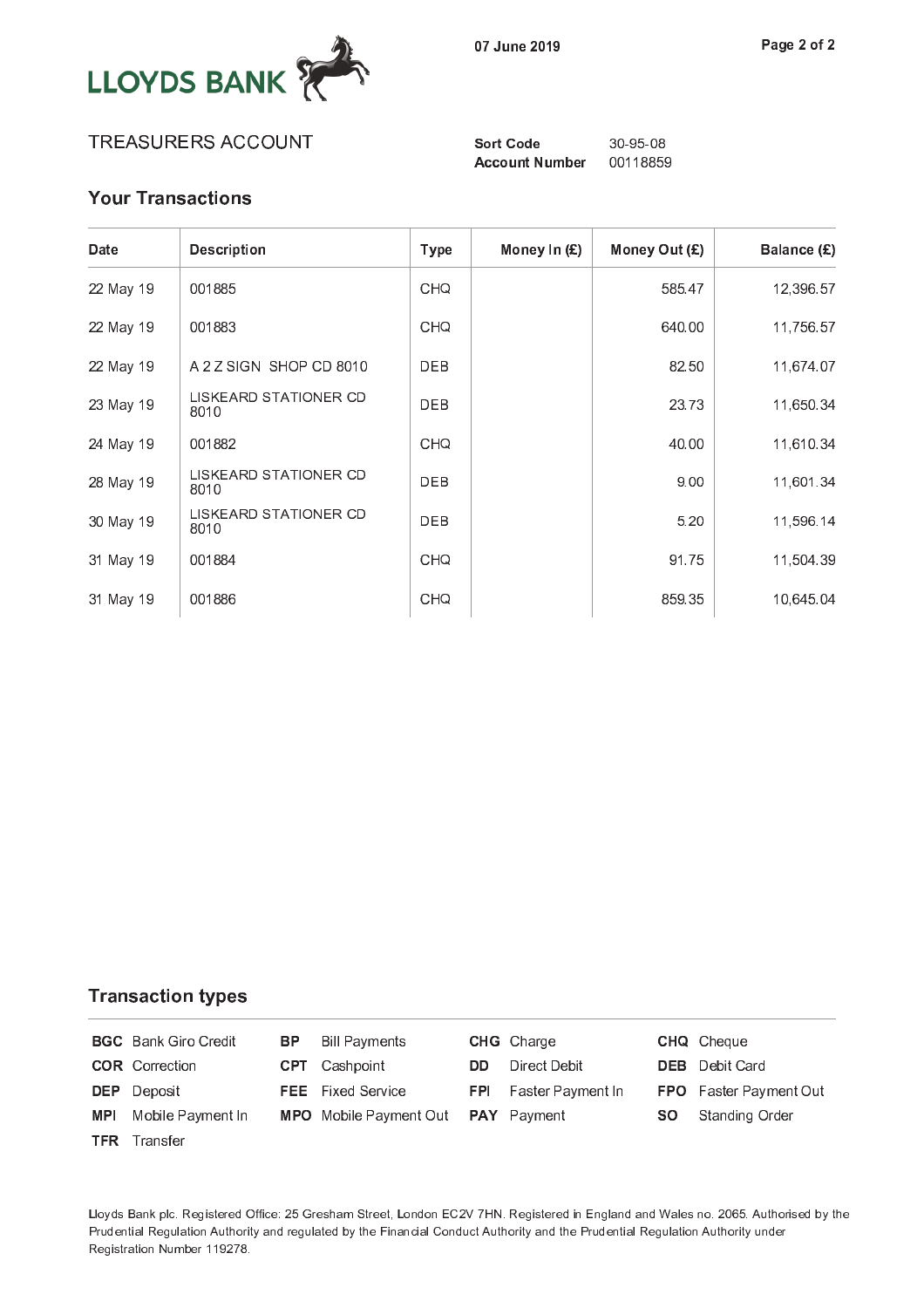

J31961027K7MBA0000036021001002 393 000 **MENHENIOT PARISH COUNCIL MR JOHN HESKETH LAMBEST COTTAGE MENHENIOT LISKEARD** CORNWALL **PL14 3RE** 



Your account statement Statement sheet number: 19 Issue date: 31 May 2019 Page: 1 of 3

Write to us at: **PO Box 1000** Andover BX1 1LT

Call us on: 0345 072 5555  $(from$   $UK)$ +44 1733 347338 (from Overseas) Visit us online: www.lloydsbank.com

Your branch: LISKEARD Sort code: 30-95-08 Account number: 07028731 BIC: LOYDGB21465 IBAN: GB83 LOYD 3095 0807 0287 31



DRI20000126801Hd

M3198110THB

DHIDITION

**BUS BANK INSTANT MENHENIOT PARISH COUNCIL** 

#### **Account Summary**

|                         | Balance On 30 April 2019 | £26,256.55 |
|-------------------------|--------------------------|------------|
|                         | <b>Total Paid In</b>     | £1.08      |
|                         | <b>Total Paid Out</b>    | £0.00      |
|                         | Balance On 9 May 2019    | £26,257.63 |
| <b>Account Activity</b> |                          |            |

| Date      | Payment type | Details                        | Paid out (£) | Paid in $(E)$ | Balance (£) |
|-----------|--------------|--------------------------------|--------------|---------------|-------------|
| 30 Apr 19 |              | <b>BALANCE BROUGHT FORWARD</b> |              |               | 26.256.55   |
| 9 May 19  |              | <b>INTEREST (GROSS)</b>        |              | 1.08          | 26.257.63   |
| 09 May 19 |              | <b>BALANCE CARRIED FORWARD</b> |              |               | 26, 257, 63 |

#### **Important Information**

Currently, when you use your Debit Card to make a payment or receive a refund, the money goes into or comes out of your account on a working day, Monday to Friday. From June 2019, this will change. Debit Card payments and refunds will come into or out of your account on any day of the week, including weekends and Bank Holidays. Please make have enough available funds in your account when you make a Debit Card payment - see your account terms and conditions for more details.

#### **Messages**

Please note that only compensation related queries should be referred to the FSCS on the reverse of this statement. For our data privacy notice, please see: http://www.lloydsbank.com/business/privacy.asp

Lloyds Bank plc, 25 Gresham Street, London, EC2V 7HN. Registered in England and Wales no. 2065. Authorised by the Prudential Regulation Authority and regulated by the Financial Conduct Authority and the Prudential Regulation Authority under number 119278.